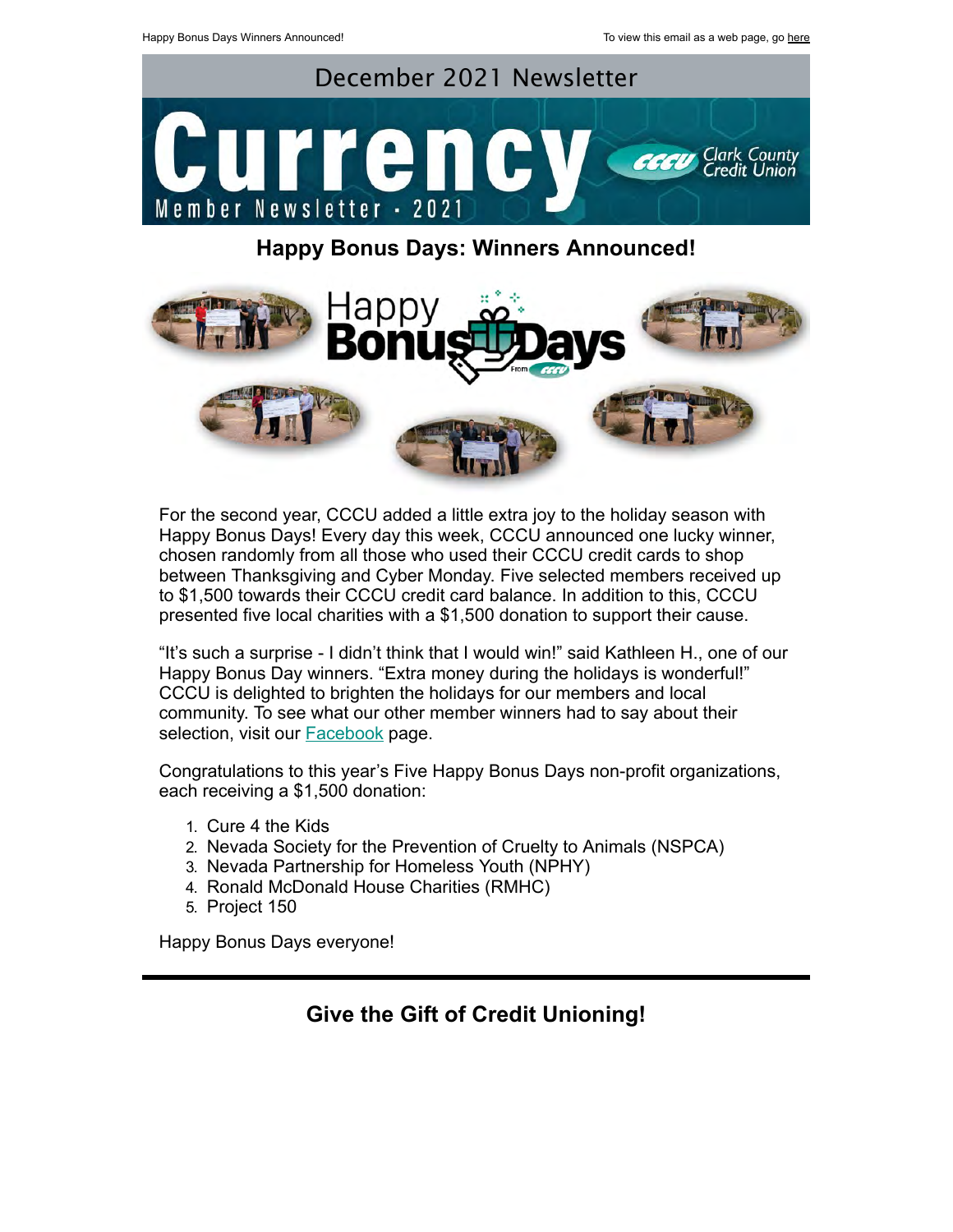

**Meet the Windmill Branch!**



Located in Green Valley, our Windmill branch originally opened in 2001. The Windmill team provides daily banking services in addition to Members Auto (the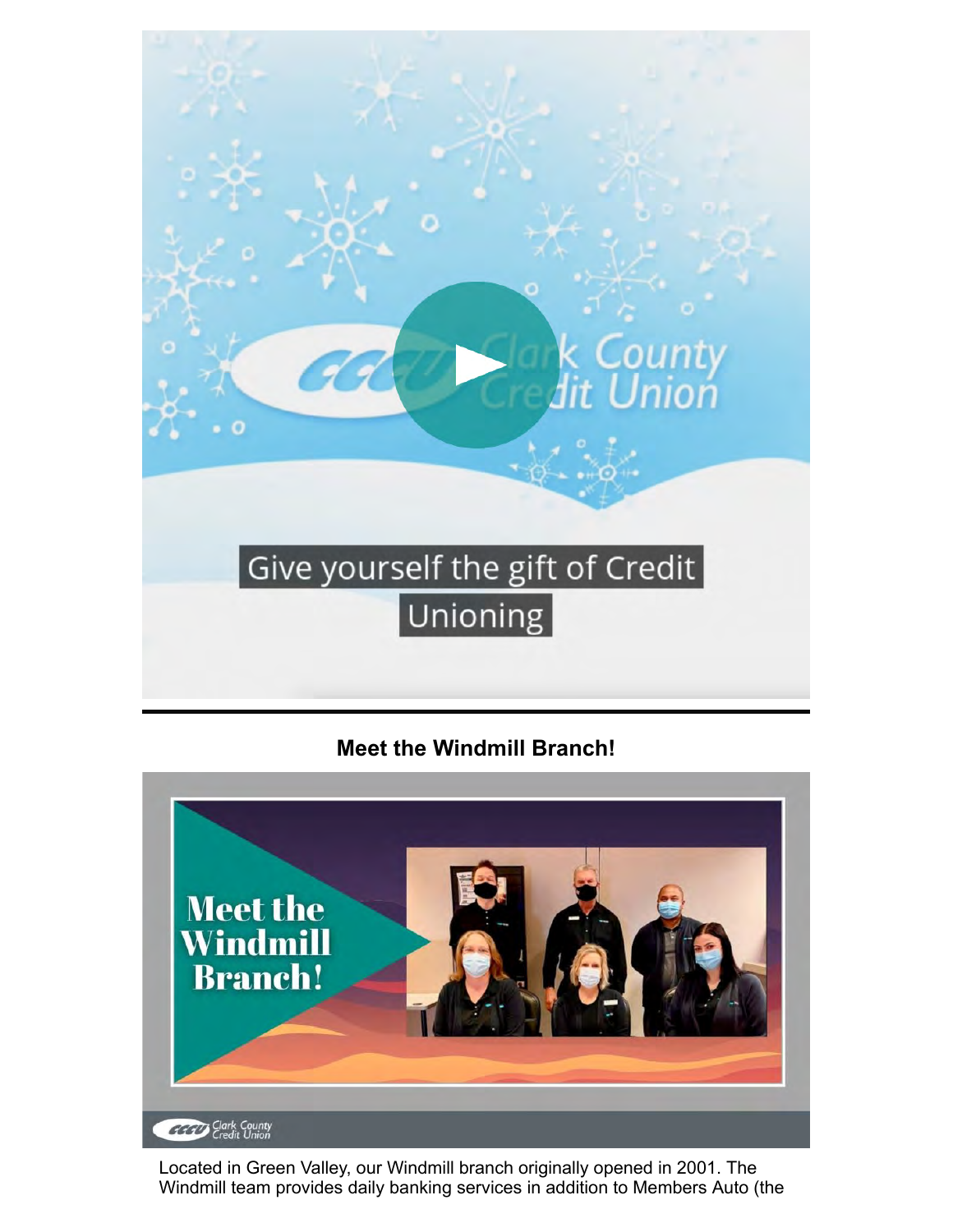CCCU-owned car buying and selling service), commercial/business accounts and consumer and business lending. The branch is currently open during a much-anticipated remodel; the estimated project completion is early 2022.

Let's get to know the friendly Windmill branch team members!

#### **Brittany K., Member Service Representative**

**Question:** Would you say you're more of an extrovert or an introvert? **Answer**: *I am more of an introvert.*

#### **Denise S., Senior Member Service Representative**

**Question:** Do you have a favorite holiday? Why or why not? **Answer:** *My favorite holiday is HALLOWEEN, actually my whole family's is Halloween! The decorations, the Halloween house collections, costumes and of course the candy! My daughter got married on Halloween (no costumes allowed as it was a formal wedding and it was amazing!)*

#### **Giovanni A., Senior Member Service Representative**

**Question:** What's your favorite dessert topping? **Answer:** *My favorite dessert toppings are cherries!*

#### **Glen S., Member Service Representative**

**Question:** What are your hobbies and how did you get into them? **Answer**: *I train Service dogs for Autistic children. When I met and married my wife here in Vegas, I was introduced to her son who has autism. As a retired K9 officer and trainer I recognized the need for a service dog. We rescued a Burmese/Shepard mix from the ASPCA and after 1 1/2yrs of training, he is fully certified to help and protect our son. Eventually the word got out and now I'm training two more dogs for other families with two more on the waiting list.*

#### **Jaye P., Senior Member Service Representative**

**Question:** Where's the next place on your travel bucket list and why? **Answer:** *Havasupai Falls - I love visiting the beautiful outdoors!*

#### **Kevin A., Branch Manager**

**Question**: What was the last TV show you binge-watched? **Answer**: *'The Mare of Easttown'. I rarely watch TV shows but when I find one that I like, I will watch an entire season in one sitting. If you like 'who did it' type of shows I would highly recommend.*

#### **Kylee H., Assistant Branch Manager**

**Question**: What's your favorite way to spend a day off? **Answer**: *My favorite way to spend a day off is just being with my family!*

### **Matthew G., MABS Sales Representative**

**Question**: What's your favorite way to spend a day off? **Answer**: *Fishing! I try and get to the water whenever I have any extra time.*

## **Bonus Dividend Day is Coming!**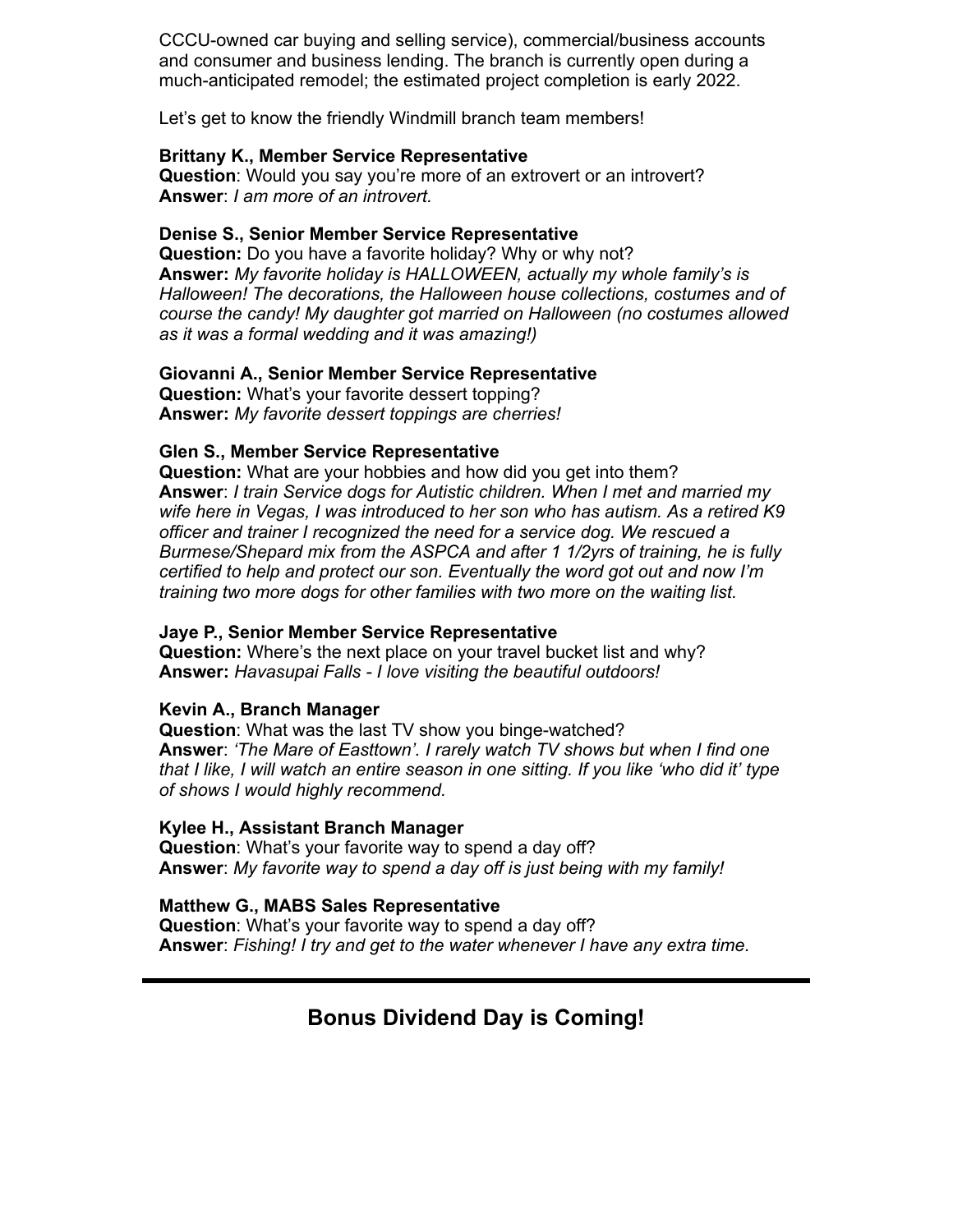

Throughout 2021, CCCU continued to help our members in a variety of ways including loan modifications, skipped payments, and financial counseling, while looking ahead to plan for future Bonus Dividend payouts.

We are pleased to announce that the CCCU Board of Directors has approved a Bonus Dividend payout which will be distributed to members on January 21, 2022!

Wrapping up our  $70<sup>th</sup>$  anniversary year, we are pleased to add to the \$68 million previously awarded in Bonus Dividends since 2001. That's direct cash to our members to use however they please: loan payments, household bills, vacation money or just extra savings!

Keep an eye out for more information in next month's newsletter and mark your calendars for Dividend Day on January 21<sup>st</sup>!

**Member Since 1978: Retired Metro Officer Sandy D.**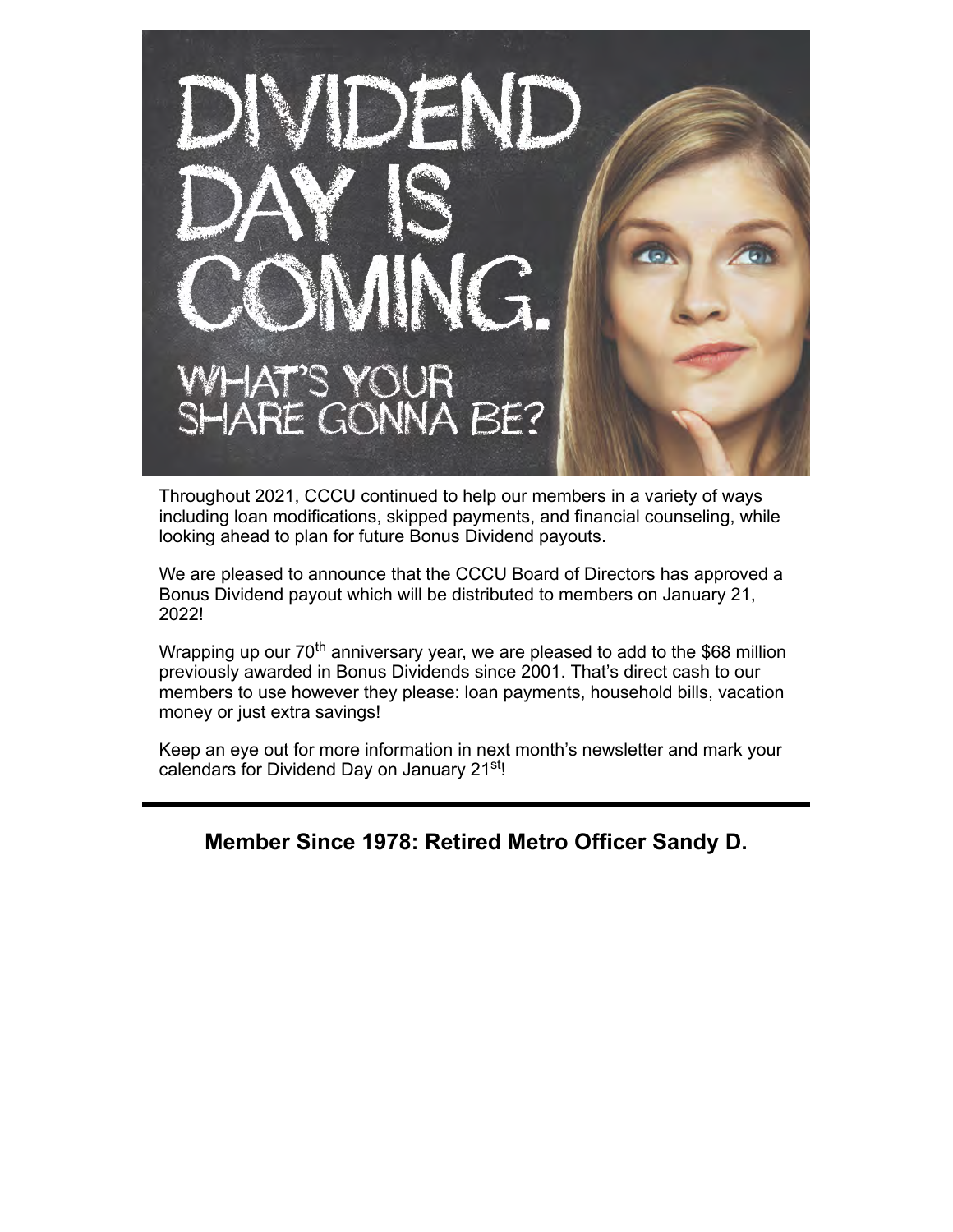

Saundra "Sandy" D. joined the credit union in 1978 when CCCU had a branch downtown near the police station. She enjoys that the credit union is available to provide financial education and the products and services she has needed to reach her goals.

"I joined the credit union when I joined the sheriff's department- at the time they didn't hire women for police work, so I was fortunate that Sherriff Lamb allowed me to work in the juvenile division," said Sandy. "Later, Sherriff Keller asked me to help create the Elder Abuse Unit. We were a fast-growing community with a large community of seniors and a lot of exploitation and abuse." Now retired, Sandy still remains active with the Sheriff's Protective Division.

Since joining the credit union, she has taken advantage of many offerings the credit union provides. Financial education is important to her and she said, "When I have questions it's nice to be able to ask the credit union; they are comforting and helpful." CCCU has also assisted with auto loans, a pool and a construction loan for a home she built in Searchlight. "When I started the project in Searchlight, I couldn't find any one to help with the loan. After much discussion and being very hands-on, CCCU was able to help with the loan. I was so grateful!"

In addition to her civic activities in retirement, Sandy takes time for her other hobbies and passions. She loves to quilt and embroider. To stay busy, she also helps take care of her grandson, and enjoys taking the RV out on the road to do some sight-seeing. Sandy said, "I can thank the credit union for that!"

Thank you, Sandy, for over 40 years of membership, and for everything you've done and continue to do for our community. We are proud to have you as part of our Clark County Credit Union story!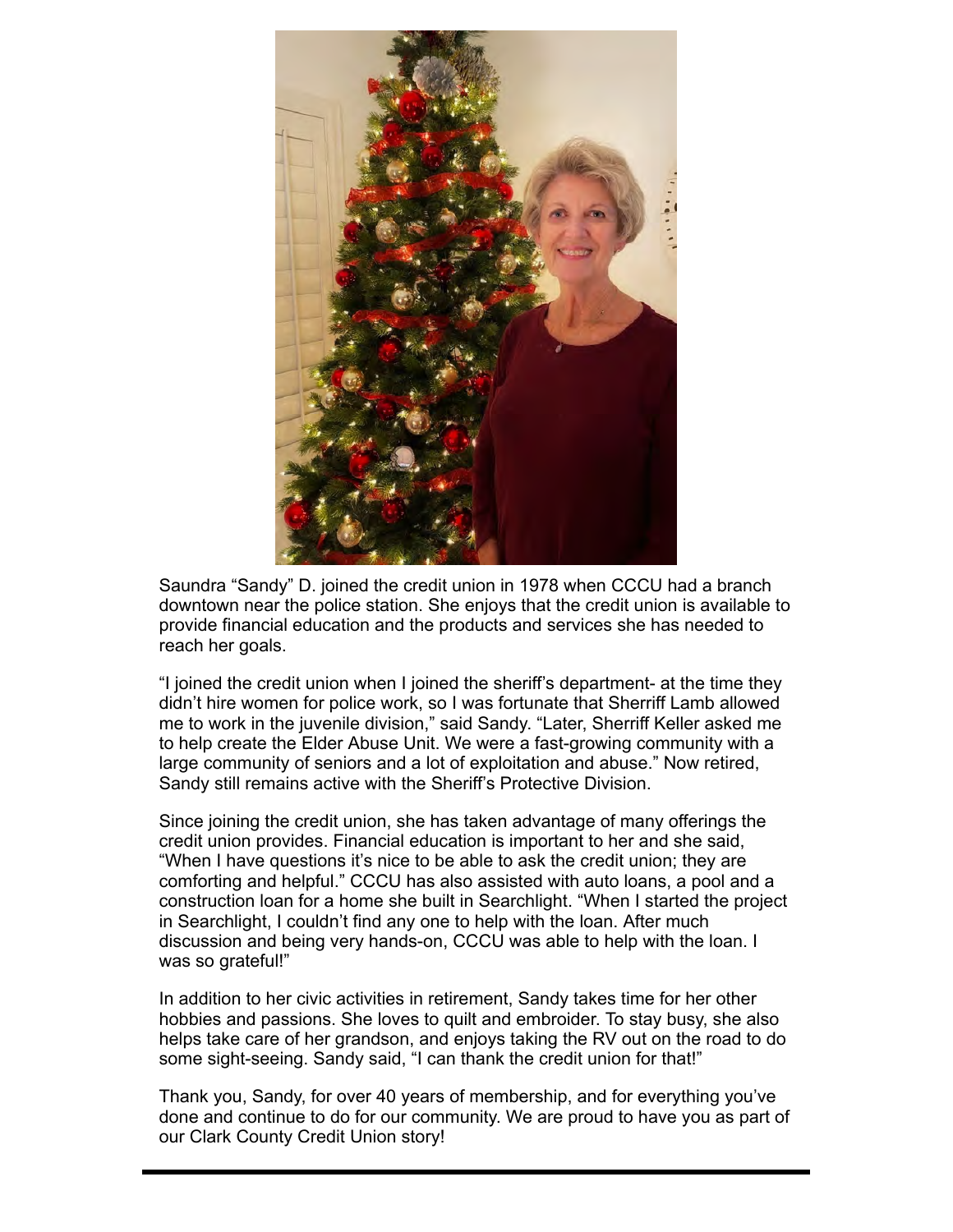# **Call for Board Nominations**

Nominations are currently being accepted for the CCCU Board of Directors. Those wishing to nominate any individual for consideration, please send the candidate's resume to: Nominating Committee PO Box 36490 Las Vegas, NV 89133-6490 Nominations must be received by January 29, 2022



## **Saving Enough to Have Enough**

We all know that we need to save and invest for our future. Most of us also know that it is difficult to save money as there always seems to be some emergency or other priority that requires us to put off saving for our future. Regardless of life events, the future will come, and having "enough" money for our future income and retirement needs is critical. We would even suggest it is an emergency that cannot be put off. Because retirement seems like a distant reality for many, saving for it often is put off to a later date. If one waits too long to begin saving for their future, it may end up being too late!

Each year, the Employee Benefit Research Institute along with Greenwald Research, conducts the Retirement Confidence Survey. The 2021 survey includes some fascinating statistics. Per the survey, of those ages 55 or over, 11% have less than \$1,000 in savings and investments, 7% have less than \$10,000 saved, 4% have less than \$25,000, and 3% have less than \$50,000. In other words, 25% of those over 55 have less than \$50,000 saved for retirement. That is a potential disaster. What will these people live on in retirement?

The advisors in the *Investment Center at CCCU* can help you address your future saving and investment needs. David S. Dixon, CFP® and Morgan Baum, have over 60 years of combined experience in helping members save and invest for their future. They can help you SAVE ENOUGH TO HAVE ENOUGH. The *Investment Center at CCCU* can be reached at 702-939-3201.

<https://www.ebri.org/retirement/retirement-confidence-survey>